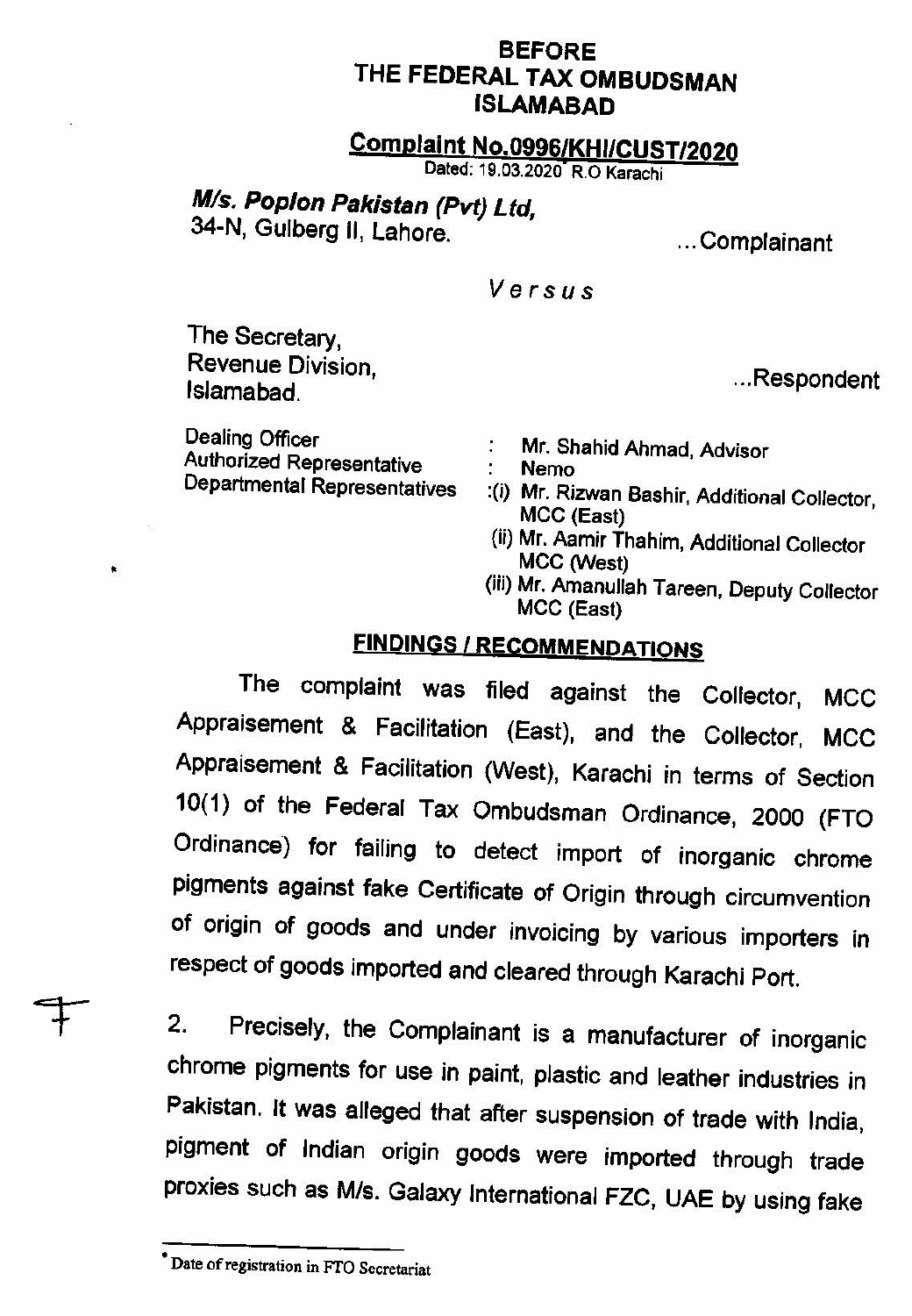involved, the Certificate of Origin is not a mandatory requirement for the importers, except, if **SO** specifically provided under any condition of the Import Policy Order. Burdening the import with the Certificate of Origin in cases where either concession of duty/taxes is not involved or Intellectual Property Organization (IPO) did not require so, may increase the cost of doing business and delay in customs clearance.

**5. It was** averred by the Collector, MCC (West) that during the period from October to December 2019, four GDs of inorganic chrome pigments were imported under the provisions of the Customs Act, 1969 on the basis of applicable value as per data available of identical goods imported by various importers from UAE. One GD was cleared under Green Channel, one under Yellow Channel and one under Red Channel. As per import documents, consigner was M/s Galaxy International FZC, Sharjah and origin of goods was South Korea. Whereas port of shipment was Jabel Ali, UAE. It was averred that the allegation of circumvention of Indian origin goods by changing the wrapper through UAE and declaring it be of Korean Origin was not supported with concrete evidence. In respect of three GDs, country of origin was declared as South Korea while one GD of Indian origin was cleared before the imposition of ban vide Ministry of Commerce SRO 927(1)/2019 dated 09.08.2019. However, after receipt of complaint, in order to obviate any possible attempt of origin circumvention, Assessment Alert dated 08.07.2020 was issued to assessing as well as examination staff, for strict vigilance in respect of inorganic chrome pigments imported from M/s. Galaxy International FZC, UAE. The process of verification of the allegations regarding circumvention of origin had been initiated and the importers/suppliers of goods, shipping lines and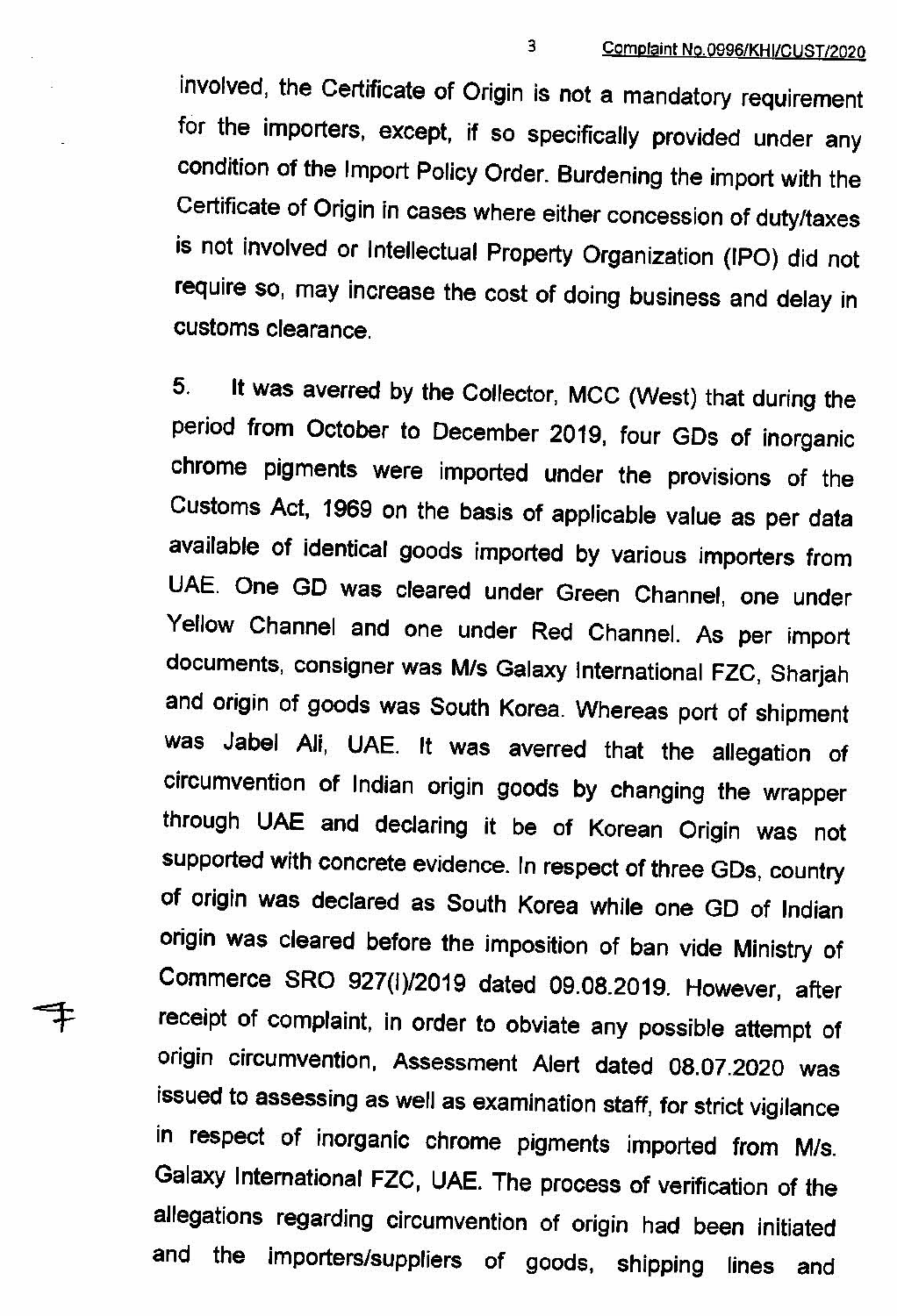Deptt were mailed and the Complainant filed rejoinder dated 13.05.2020.

8. During investigation, the DR averred that values of Chinese goods, Korean goods and Indian goods since 2011, as mentioned by the Complainant are not supported by any documentary evidence and need in depth investigation to ascertain the factual position. The Deptt has accordingly initiated detailed investigation. He contended that the Deptt had also initiated requisite actions and investigation under the relevant law in respect of under invoicing, circumvention of origin of imported goods and fake Certificate of Origin. The DR assured that detailed investigation would be carried out, and in case of any discrepancy, strict action would be taken as per law.

9. Averment of both the parties given due consideration and available record perused.

10. After initiation of investigation by this Forum, the Deptt took following actions:

- (i). that the Assessment Alerts dated 07.07.2020 and 08.07.2020, were issued to assessment and examination staff for careful scrutiny in respect of all consignments originating from free ports and declaring origin as South Korea and demand and verify Certificate of Ongin in all consignments of inorganic chrome pigments.
- $(ii).$ that the Commercial Counselor, Consulate General of Pakistan, Dubai, UAE vide letter dated 30.04.2020, had been requested to certify the genuineness of Certificates of Origin in respect of M/s. Galaxy<br>International ZFC.
- that the importers had been requested to provide  $(iii)$ . relevant documents to establish the origin of goods including transaction trail of the consignment.